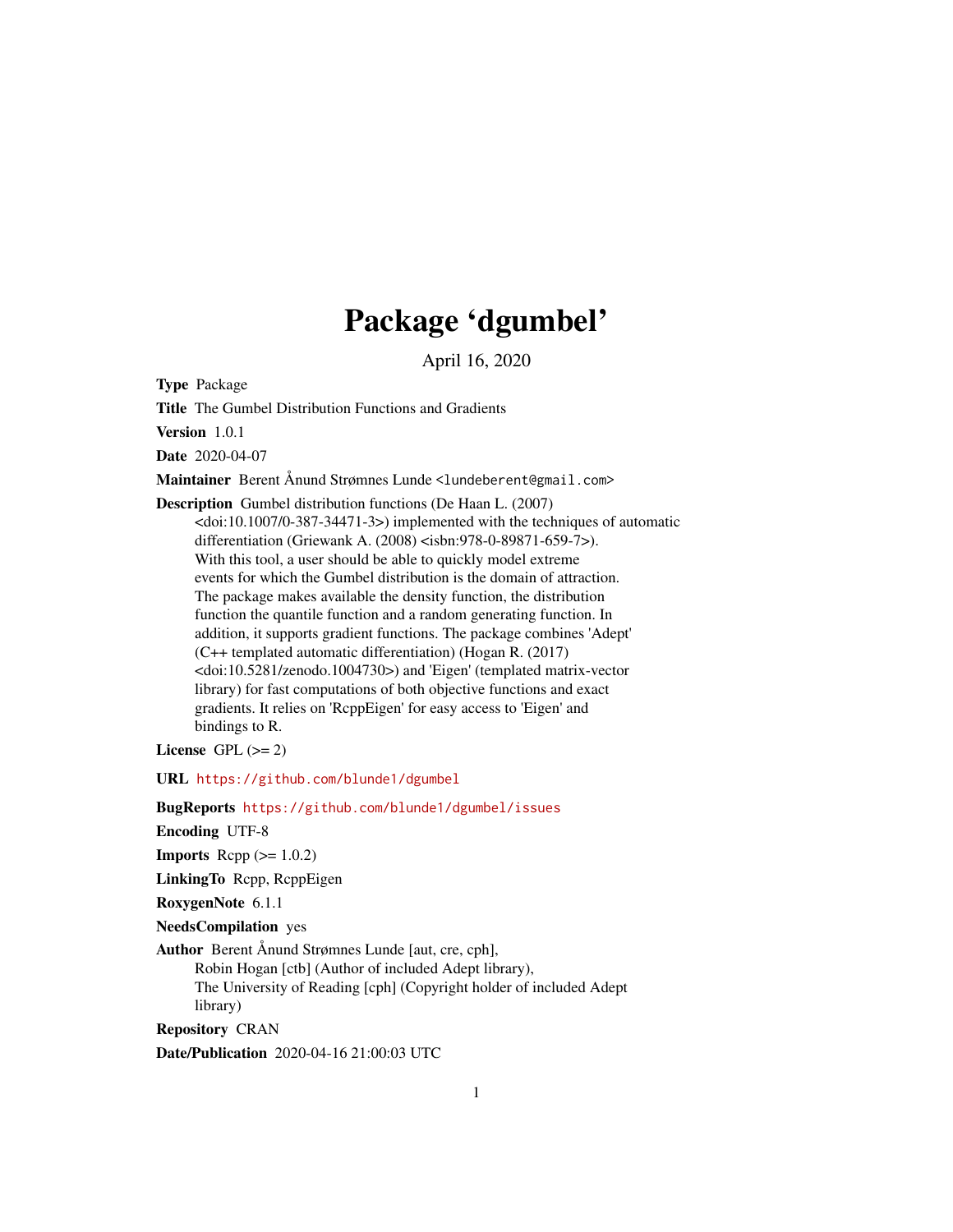#### <span id="page-1-0"></span>2 gumbel and the state of the state of the state of the state of the state of the state of the state of the state of the state of the state of the state of the state of the state of the state of the state of the state of t

### R topics documented:

```
gumbel . . . . . . . . . . . . . . . . . . . . . . . . . . . . . . . . . . . . . . . . . . . 2
```
#### **Index** [4](#page-3-0)

gumbel *The Gumbel Distribution and Derivatives*

#### **Description**

Density function, distribution function, quantile function and random generation, and their gradient functions for the Gumbel distribution with location and scale parameters.

#### Usage

```
dgumbel(x, location=0, scale=1, log = FALSE, grad=FALSE)
pgumbel(q, location=0, scale=1, lower.tail = TRUE, log.p = FALSE, grad=FALSE)
qgumbel(p, location=0, scale=1, lower.tail = TRUE, grad=FALSE)
rgumbel(n, location=0, scale=1)
```
#### Arguments

| x, q                 | Vector of quantiles.                                                                                       |
|----------------------|------------------------------------------------------------------------------------------------------------|
| p                    | Vector of probabilities.                                                                                   |
| n<br>location, scale | Number of observations.                                                                                    |
|                      | Location and scale parameters.                                                                             |
| log, log.p           | Logical; if TRUE, probabilities $p$ are given as $log(p)$ .                                                |
| lower.tail           | Logical; if TRUE (default), probabilities are $P[X \le x]$ , otherwise, $P[X > x]$                         |
| grad                 | Logical; if TRUE, the gradient w.r.t. parameters location and scale is given instead<br>of function value. |

#### Details

The Gumbel distribution function with parameters location  $= a$  and scale  $= b$  is

$$
G(z) = \exp\left\{-\exp\left[-\left(\frac{z-a}{b}\right)\right]\right\}
$$

for all real  $z$ , where  $b > 0$ . Gradients are exact numerical derivatives implemented using automatic differentiation. dgumbel builds on the Eigen linear algebra library, Adept for automatic differentiation and RcppEigen for bindings to R and loading Eigen.

#### Value

dgumbel gives the density function, pgumbel gives the distribution function, qgumbel gives the quantile function, and rgumbel generates random deviates. If grad=TRUE is supplied, then the gradient is returned instead of the objective function.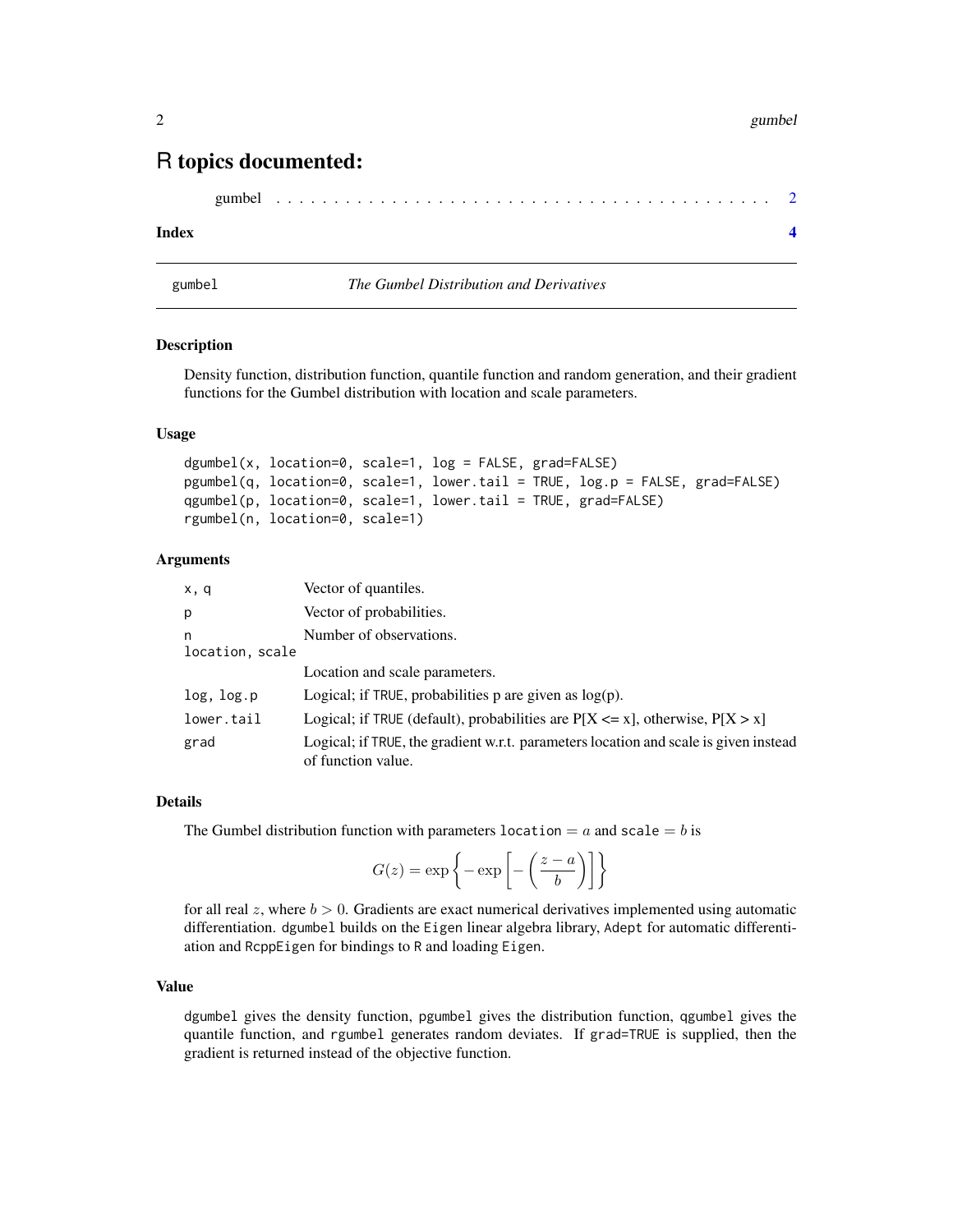#### gumbel 3

#### Examples

```
dgumbel(-1:2, -1, 0.5)
pgumbel(-1:2, -1, 0.5)
qgumbel(seq(0.9, 0.6, -0.1), 2, 0.5)
rgumbel(6, -1, 0.5)
p \leftarrow (1:9)/10pgumbel(qgumbel(p, -1, 2), -1, 2)
## [1] 0.1 0.2 0.3 0.4 0.5 0.6 0.7 0.8 0.9
## Random number generation
loc = .5scale = 3.2n < -1000x <- rgumbel(n, loc, scale)
## The density
hist(x, freq=FALSE)
xs \leftarrow sort(x)fx <- dgumbel(xs, loc, scale)
points(xs,fx, type="l", col=2, lwd=2)
## The distribution
edf \leq sapply(xs, function(x){sum(xs\leqx)/n})
plot(xs, edf)
Fx <- pgumbel(xs, loc, scale)
points(xs, Fx, type="l", col=2, lwd=2)
## The quantile function
q \leftarrow qgumbel(0.6, loc, scale)
polygon(c(xs[xs \leq q], q), c(Fx[xs \leq q], 0), col=3)## Negative log likelihood: Objective and gradient
nll <- function(par, data) -sum(dgumbel(data, par[1], par[2], log=TRUE))
dnll <- function(par, data) -rowSums(dgumbel(data, par[1], par[2], log=TRUE, grad=TRUE))
## Parameter estimation
par_start \leq c(3,1)
opt <- nlminb(par_start, objective=nll, gradient=dnll, data=x, control = list(trace=5))
opt$convergence
```
opt\$par